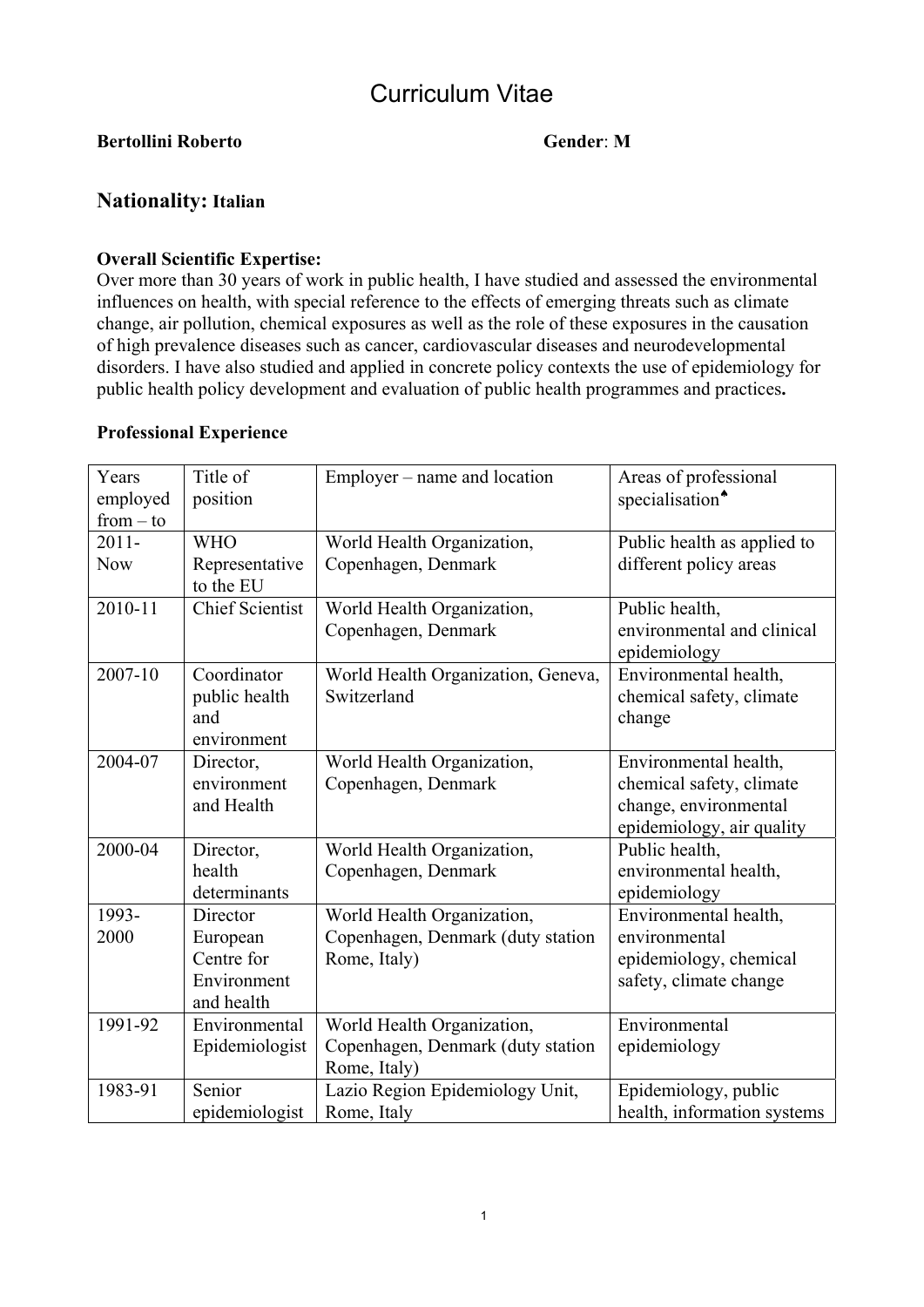### **Educational Background**

| Year | Degree     | Educational Institution – name and location | Areas of educational        |
|------|------------|---------------------------------------------|-----------------------------|
|      | awarded    |                                             | specialisation*             |
| 1983 | <b>MPH</b> | Johns Hopkins University School of Hygiene  | Public health, epidemiology |
|      |            | and Public Health, Baltimore, MD, USA       |                             |
| 1982 | Pediatric  | Università La Sapienza, Rome, Italy         | Pediatrics                  |
|      | Specialt   |                                             |                             |
|      |            |                                             |                             |
| 1978 | MD         | Catholic University, Rome, Italy            | Medicine                    |

# **Memberships in Scientific Advisory Bodies/Committees/Panels** *:*

Member of the International Advisory Board of the Exposomic Project coordinated by Imperial College, London, UK 2014-current

Member of the Scientific Advisory Committee of the Center for Research in Environmental Epidemiology. Barcelona, Spain 2006-2012

Member of the Administrative and Scientific Council of the ANFSEE, Paris. 2002-2004

Member of National Commission Section V "Chemical, Industrial and Biological Risks" of the Italian Ministry of Internal Affairs, 2003 – 2005

Member of the ESF/WHO Group on Environment and Health Research Priorities Needs, 1997- 1999

Member of the European Environment and Health Committee (EEHC), 1994-2004

Member of the National Executive Group on Paediatric Epidemiology. Italian Paediatric Association, 1986-1988

Memberships in Learned Societies :

Member of the European Public Health Association (EUPHA)

Member of the International Society for Environmental Epidemiology (ISEE). Elected as Councillor for the period 1997-1999

Memberships in Editorial Boards :

Associate Editor of the American Journal of Epidemiology, 1991-1997

List of Publications:

More than 60 publications in peer review international journals.